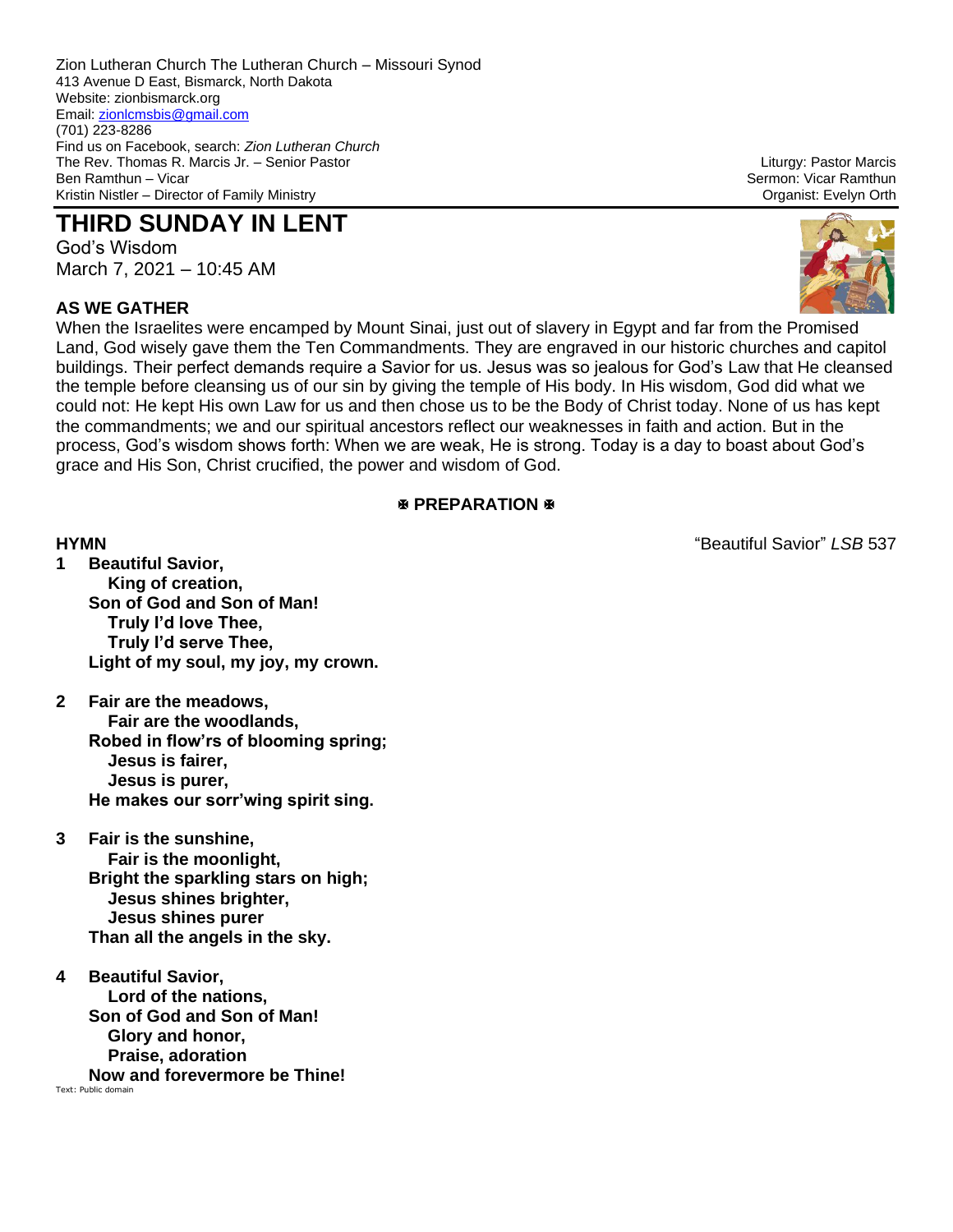# **INVOCATION**

| Vicar:<br>People: | In the name of the Father and of the $\mathcal F$ Son and of the Holy Spirit.<br>Amen.<br>Today's Psalm, Psalm 19, informs our preparation for worship this morning. First, it celebrates<br>the glory of God's creation. |  |
|-------------------|---------------------------------------------------------------------------------------------------------------------------------------------------------------------------------------------------------------------------|--|
| Vicar:            |                                                                                                                                                                                                                           |  |
| <b>PSALM</b>      | Psalm 19                                                                                                                                                                                                                  |  |
| Vicar:            | The heavens declare the glory of God,                                                                                                                                                                                     |  |
| People:           | and the sky above proclaims His handiwork.                                                                                                                                                                                |  |
| Vicar:            | Day to day pours out speech,                                                                                                                                                                                              |  |
| People:           | and night to night reveals knowledge.                                                                                                                                                                                     |  |
| Vicar:            | There is no speech, nor are there words,                                                                                                                                                                                  |  |
|                   | whose voice is not heard.                                                                                                                                                                                                 |  |
| People:           | Their measuring line goes out through all the earth,<br>and their words to the end of the world.                                                                                                                          |  |
| Vicar:            | In them He has set a tent for the sun,                                                                                                                                                                                    |  |
| People:           | which comes out like a bridegroom leaving his chamber,                                                                                                                                                                    |  |
|                   | and, like a strong man, runs its course with joy.                                                                                                                                                                         |  |
| Vicar:            | Its rising is from the end of the heavens,                                                                                                                                                                                |  |
|                   | and its circuit to the end of them,                                                                                                                                                                                       |  |
| People:           | and there is nothing hidden from its heat.                                                                                                                                                                                |  |
| Vicar:            | The law of the LORD is perfect, reviving the soul;                                                                                                                                                                        |  |
| People:           | the testimony of the LORD is sure, making wise the simple;                                                                                                                                                                |  |
| Vicar:            | the precepts of the LORD are right, rejoicing the heart;                                                                                                                                                                  |  |
| People:           | the commandment of the LORD is pure, enlightening the eyes;                                                                                                                                                               |  |
| Vicar:            | the fear of the LORD is clean, enduring forever;                                                                                                                                                                          |  |
| People:           | the just decrees of the LORD are true, and righteous altogether.                                                                                                                                                          |  |
| Vicar:            | More to be desired are they than gold, even much fine gold;                                                                                                                                                               |  |
| People:           | sweeter also than honey and drippings of the honeycomb.                                                                                                                                                                   |  |
| Vicar:            | Moreover, by them is Your servant warned;                                                                                                                                                                                 |  |
| People:           | in keeping them there is great reward.                                                                                                                                                                                    |  |

# **CONFESSION AND DECLARATION OF GRACE** *Psalm 19:12–14*

| Vicar:  | When we use the Ten Commandments and other parts of the moral code as a mirror, we see<br>that we have fallen from the perfection of God's good creation and His perfect Law.<br>Who can discern his errors?                                                                                                                                                                                                                    |  |  |
|---------|---------------------------------------------------------------------------------------------------------------------------------------------------------------------------------------------------------------------------------------------------------------------------------------------------------------------------------------------------------------------------------------------------------------------------------|--|--|
| People: | Declare me innocent from hidden faults.                                                                                                                                                                                                                                                                                                                                                                                         |  |  |
| Vicar:  | Keep back Your servant also from presumptuous sins;                                                                                                                                                                                                                                                                                                                                                                             |  |  |
| People: | let them not have dominion over me!                                                                                                                                                                                                                                                                                                                                                                                             |  |  |
| Vicar:  | Our gracious Lord has promised full and free forgiveness to all who call out to our heavenly<br>Father in His name. Let us therefore confess our sins to God, our heavenly Father.                                                                                                                                                                                                                                              |  |  |
| People: | O God, we confess that we have sinned against You and one another in our thinking,<br>speaking, and acting. Worse, in our fallen nature, we are sinful and unclean, and in the<br>eyes of many we are weak, lowly people. But because You have graciously chosen us<br>and worked faith in our hearts, we humbly ask for mercy for the sake of our Lord Jesus<br>Christ. Forgive, renew, and lead us in paths of righteousness. |  |  |
| Vicar:  | Almighty God, our heavenly Father, has had mercy upon us and has given His only Son to die<br>for us and for His sake forgives us all our sins. To those who believe on His name He gives<br>power to become the children of God and has promised them His Holy Spirit. He that believes<br>and is baptized shall be saved.<br>Grant this, Lord, unto us all.                                                                   |  |  |
| People: | Amen. Thanks be to God.                                                                                                                                                                                                                                                                                                                                                                                                         |  |  |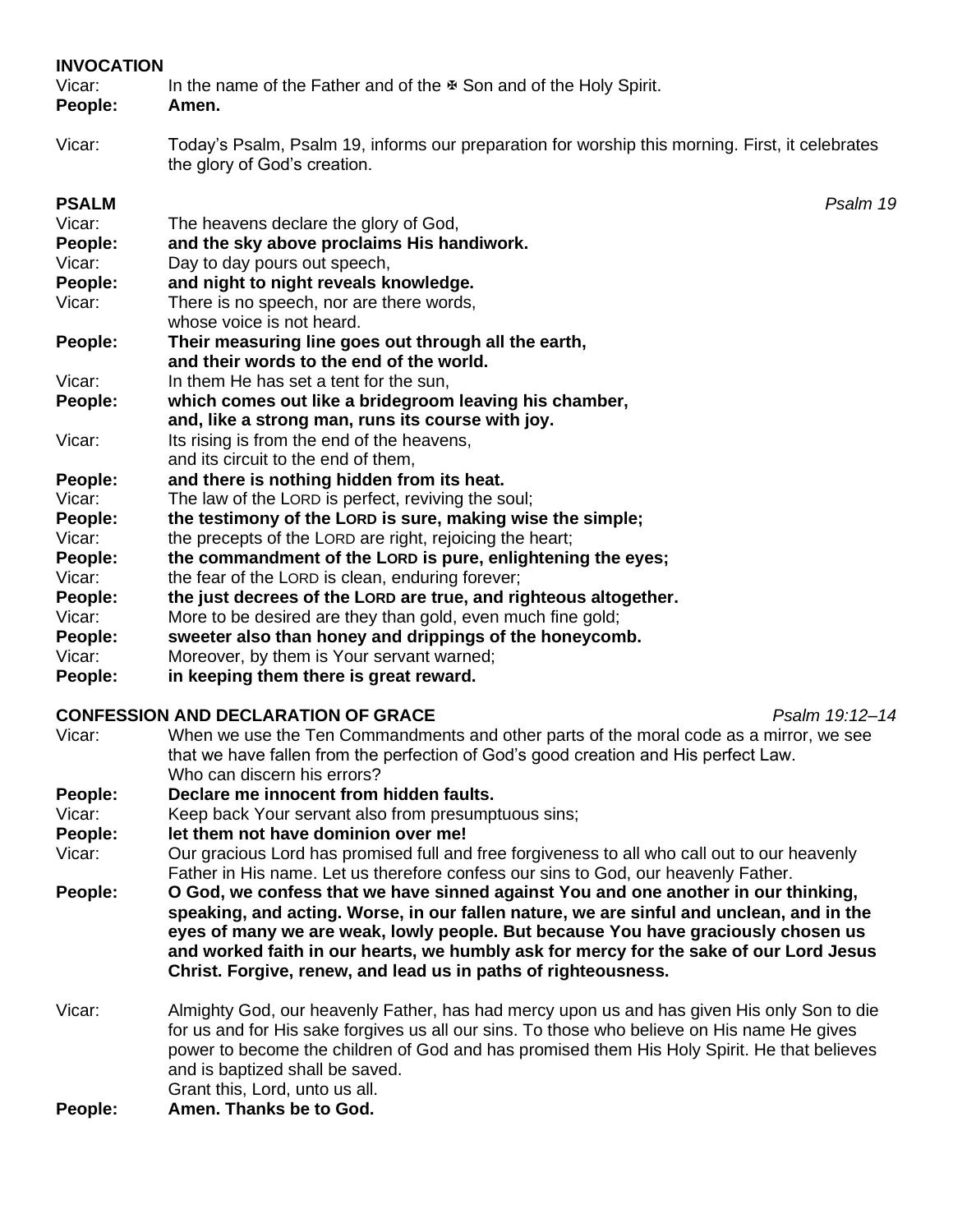Vicar: Then I shall be blameless, and innocent of great transgression.

**People: Let the words of my mouth and the meditation of my heart be acceptable in Your sight, O LORD, my rock and my redeemer.**

#### **WORD**

### **SALUTATION**

Vicar: The Lord be with you. **People: And also with you.**

### **PRAYER OF THE DAY**

Vicar: Let us pray. O God, whose glory it is always to have mercy,

- **People: be gracious to all who have gone astray from Your ways and bring them again with penitent hearts and steadfast faith to embrace and hold fast the unchangeable truth of Your Word;**
- Vicar: through Jesus Christ, Your Son, our Lord, who lives and reigns with You and the Holy Spirit, one God, now and forever.

**People: Amen.**

### **OLD TESTAMENT READING** *Exodus 20:1–17*

### (The Ten Commandments)

And God spoke all these words, saying, "I am the LORD your God, who brought you out of the land of Egypt, out of the house of slavery. "You shall have no other gods before me. "You shall not make for yourself a carved image, or any likeness of anything that is in heaven above, or that is in the earth beneath, or that is in the water under the earth. You shall not bow down to them or serve them, for I the LORD your God am a jealous God, visiting the iniquity of the fathers on the children to the third and the fourth generation of those who hate me, but showing steadfast love to thousands of those who love me and keep my commandments. "You shall not take the name of the LORD your God in vain, for the LORD will not hold him guiltless who takes his name in vain. "Remember the Sabbath day, to keep it holy. Six days you shall labor, and do all your work, but the seventh day is a Sabbath to the LORD your God. On it you shall not do any work, you, or your son, or your daughter, your male servant, or your female servant, or your livestock, or the sojourner who is within your gates. For in six days the LORD made heaven and earth, the sea, and all that is in them, and rested the seventh day. Therefore the LORD blessed the Sabbath day and made it holy. "Honor your father and your mother, that your days may be long in the land that the LORD your God is giving you. "You shall not murder. "You shall not commit adultery. "You shall not steal. "You shall not bear false witness against your neighbor. "You shall not covet your neighbor's house; you shall not covet your neighbor's wife, or his male servant, or his female servant, or his ox, or his donkey, or anything that is your neighbor's."

# **People: Thanks be to God.**

Vicar: O come, let us fix our eyes on Jesus, **People: the founder and perfecter of our faith,** Vicar: who for the joy that was set before Him endured the cross, despising the shame, **People: and is seated at the right hand of the throne of God.**

### **EPISTLE** *1 Corinthians 1:18–31*

### (The foolish wisdom of God)

The word of the cross is folly to those who are perishing, but to us who are being saved it is the power of God. For it is written, "I will destroy the wisdom of the wise, and the discernment of the discerning I will thwart." Where is the one who is wise? Where is the scribe? Where is the debater of this age? Has not God made foolish the wisdom of the world? For since, in the wisdom of God, the world did not know God through wisdom, it pleased God through the folly of what we preach to save those who believe. For Jews demand signs and Greeks seek wisdom, but we preach Christ crucified, a stumbling block to Jews and folly to Gentiles, but to those who are called, both Jews and Greeks, Christ the power of God and the wisdom of God. For the

**GRADUAL** *Hebrews 12:2*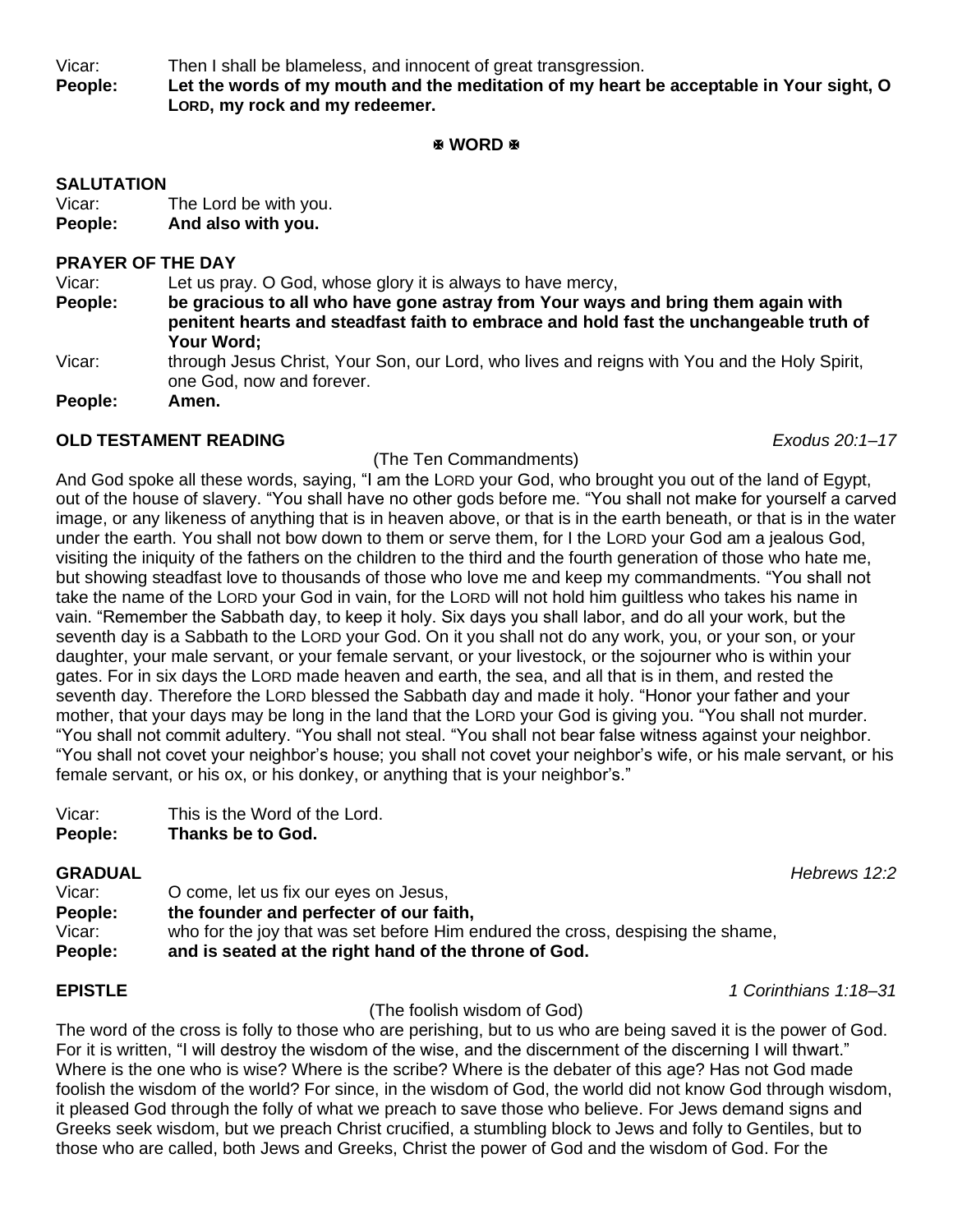foolishness of God is wiser than men, and the weakness of God is stronger than men. For consider your calling, brothers: not many of you were wise according to worldly standards, not many were powerful, not many were of noble birth. But God chose what is foolish in the world to shame the wise; God chose what is weak in the world to shame the strong; God chose what is low and despised in the world, even things that are not, to bring to nothing things that are, so that no human being might boast in the presence of God. He is the source of your life in Christ Jesus, whom God made our wisdom and our righteousness and sanctification and redemption. Therefore, as it is written, "Let the one who boasts, boast in the Lord."

| People: | Thanks be to God.             |
|---------|-------------------------------|
| Vicar:  | This is the Word of the Lord. |

**VERSE** *John 2:19* Vicar: Destroy this temple, **People: and in three days I will raise it up.**

Vicar: The Holy Gospel according to St. John, the second chapter. **People: Glory to You, O Lord.**

# **HOLY GOSPEL** *John 2:13–25*

(Jesus Cleanses the Temple)

The Passover of the Jews was at hand, and Jesus went up to Jerusalem. In the temple he found those who were selling oxen and sheep and pigeons, and the money-changers sitting there. And making a whip of cords, he drove them all out of the temple, with the sheep and oxen. And he poured out the coins of the moneychangers and overturned their tables. And he told those who sold the pigeons, "Take these things away; do not make my Father's house a house of trade." His disciples remembered that it was written, "Zeal for your house will consume me." So the Jews said to him, "What sign do you show us for doing these things?" Jesus answered them, "Destroy this temple, and in three days I will raise it up." The Jews then said, "It has taken forty-six years to build this temple, and will you raise it up in three days?" But he was speaking about the temple of his body. When therefore he was raised from the dead, his disciples remembered that he had said this, and they believed the Scripture and the word that Jesus had spoken. Now when he was in Jerusalem at the Passover Feast, many believed in his name when they saw the signs that he was doing. But Jesus on his part did not entrust himself to them, because he knew all people and needed no one to bear witness about man, for he himself knew what was in man.

Vicar: This is the Gospel of the Lord. **People: Praise to You, O Christ.**

- **1 My hope is built on nothing less Than Jesus' blood and righteousness; No merit of my own I claim But wholly lean on Jesus' name. Refrain**
- **ref On Christ, the solid rock, I stand; All other ground is sinking sand.**
- **2 When darkness veils His lovely face, I rest on His unchanging grace; In ev'ry high and stormy gale My anchor holds within the veil. Refrain**
- **3 His oath, His covenant and blood Support me in the raging flood; When ev'ry earthly prop gives way, He then is all my hope and stay. Refrain**

**HYMN OF THE DAY EXECUTE:** The My Hope Is Built on Nothing Less" *LSB* 575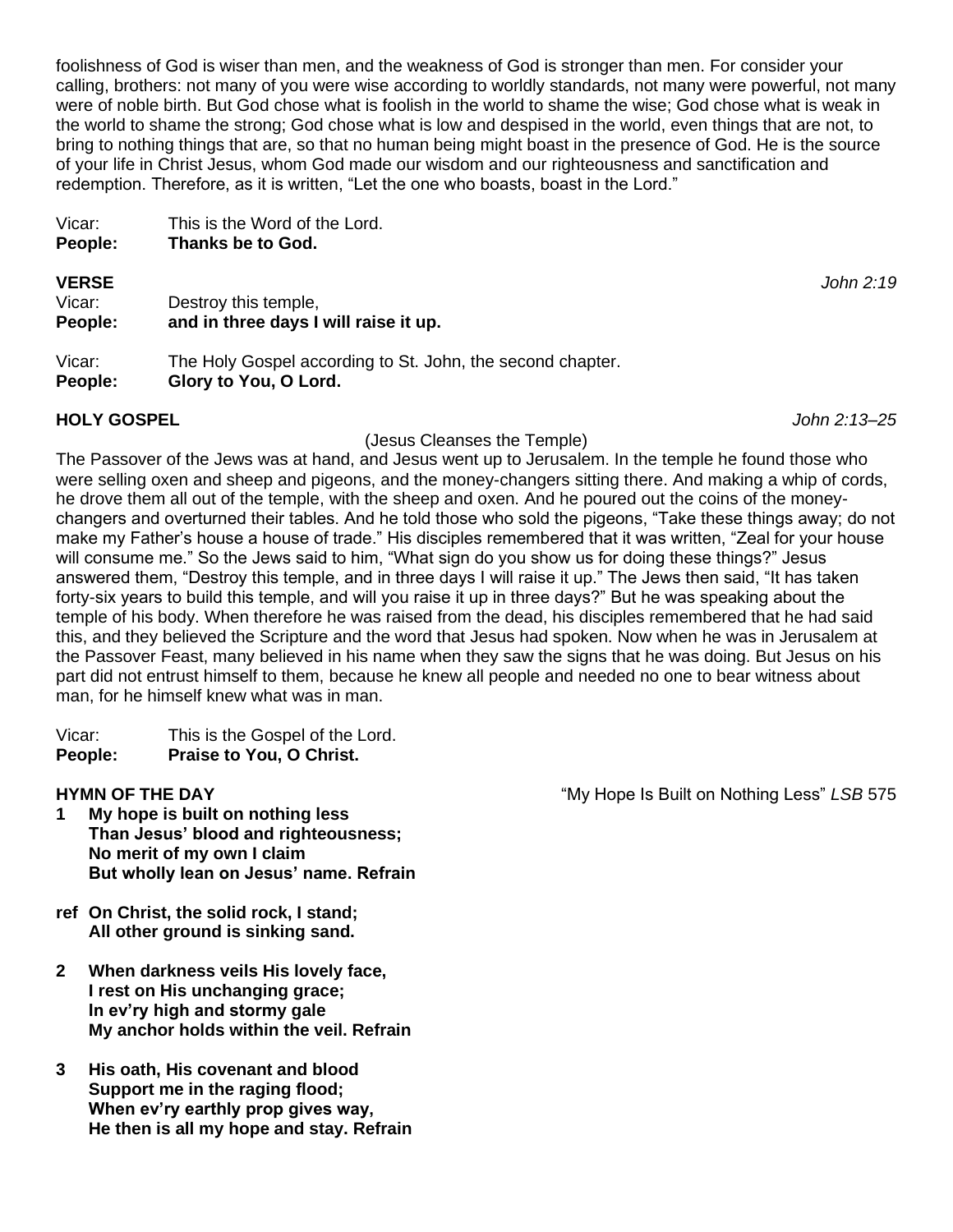**4 When He shall come with trumpet sound, Oh, may I then in Him be found, Clothed in His righteousness alone, Redeemed to stand before His throne! Refrain**

Text: Public domain

**SERMON** "The Power of the Cross" 1 Corinthians 1:10-18

**HYMN** "When I Survey the Wondrous Cross" *LSB* 425

- **1 When I survey the wondrous cross On which the Prince of Glory died, My richest gain I count but loss And pour contempt on all my pride.**
- **2 Forbid it, Lord, that I should boast Save in the death of Christ, my God; All the vain things that charm me most, I sacrifice them to His blood.**
- **3 See, from His head, His hands, His feet Sorrow and love flow mingled down! Did e'er such love and sorrow meet Or thorns compose so rich a crown?**
- **4 Were the whole realm of nature mine, That were a tribute far too small; Love so amazing, so divine, Demands my soul, my life, my all!**

Text: Public domain

#### **APOSTLES' CREED**

**I believe in God, the Father Almighty, maker of heaven and earth. And in Jesus Christ, His only Son, our Lord, who was conceived by the Holy Spirit, born of the virgin Mary, suffered under Pontius Pilate, was crucified, died and was buried. He descended into hell. The third day He rose again from the dead. He ascended into heaven and sits at the right hand of God the Father Almighty. From thence He will come to judge the living and the dead. I believe in the Holy Spirit, the holy Christian Church, the communion of saints, the forgiveness of sins, the resurrection of the body, and the life everlasting. Amen.**

#### **PRAYER OF THE CHURCH**

Vicar: Lord, in Your mercy, **People: hear our prayer.**

#### **OFFERING**

**1 Take my life and let it be Consecrated, Lord, to Thee; Take my moments and my days, Let them flow in ceaseless praise, Let them flow in ceaseless praise.**

**OFFERTORY** "Take My Life and Let It Be" *LSB* 784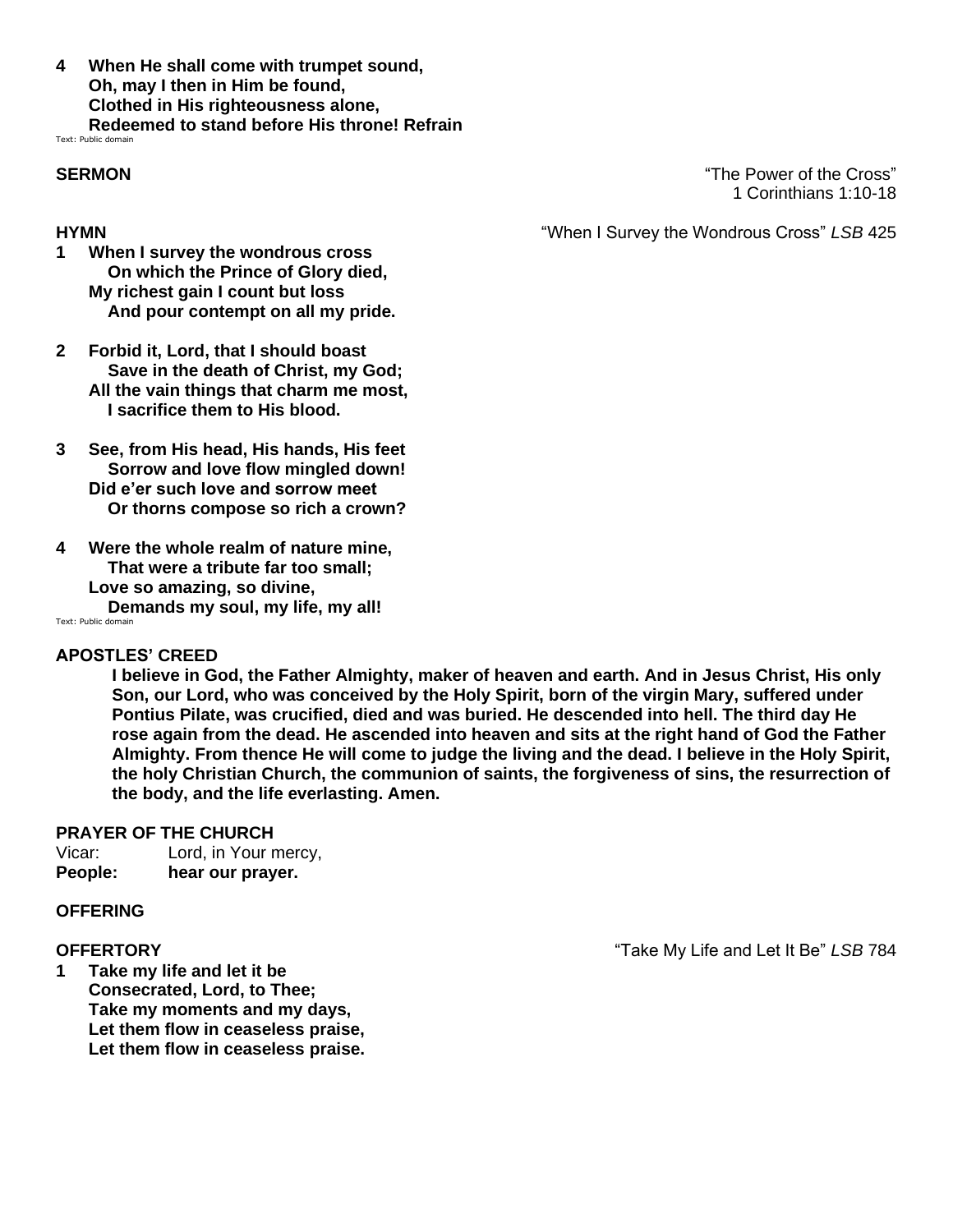- **2 Take my hands and let them move At the impulse of Thy love; Take my feet and let them be Swift and beautiful for Thee, Swift and beautiful for Thee.**
- **3 Take my voice and let me sing Always, only for my King; Take my lips and let them be Filled with messages from Thee, Filled with messages from Thee.**
- **4 Take my silver and my gold, Not a mite would I withhold; Take my intellect and use Ev'ry pow'r as Thou shalt choose, Ev'ry pow'r as Thou shalt choose.**
- **5 Take my will and make it Thine, It shall be no longer mine; Take my heart, it is Thine own, It shall be Thy royal throne, It shall be Thy royal throne.**
- **6 Take my love, my Lord, I pour At Thy feet its treasure store; Take myself, and I will be Ever, only, all for Thee, Ever, only, all for Thee.** Text: Public domain

#### **LORD'S PRAYER** *Matthew 6:9–13*

**People: Our Father who art in heaven, hallowed be Thy name, Thy kingdom come, Thy will be done on earth as it is in heaven; give us this day our daily bread; and forgive us our trespasses as we forgive those who trespass against us; and lead us not into temptation, but deliver us from evil. For Thine is the kingdom and the power and the glory forever and ever. Amen.**

- Vicar: May God almighty—the Father who created all that exists; the Son, by whose death we have life; and the Holy Spirit, who has worked faith in our hearts that we may boast only in the Lord bless you and keep you, now and forever.
- **People: Amen.**

#### **DISMISSAL**

Vicar: Go in peace as you serve the Lord. **People: Thanks be to God!**

**BENEDICTION** *Numbers 6:24–26*